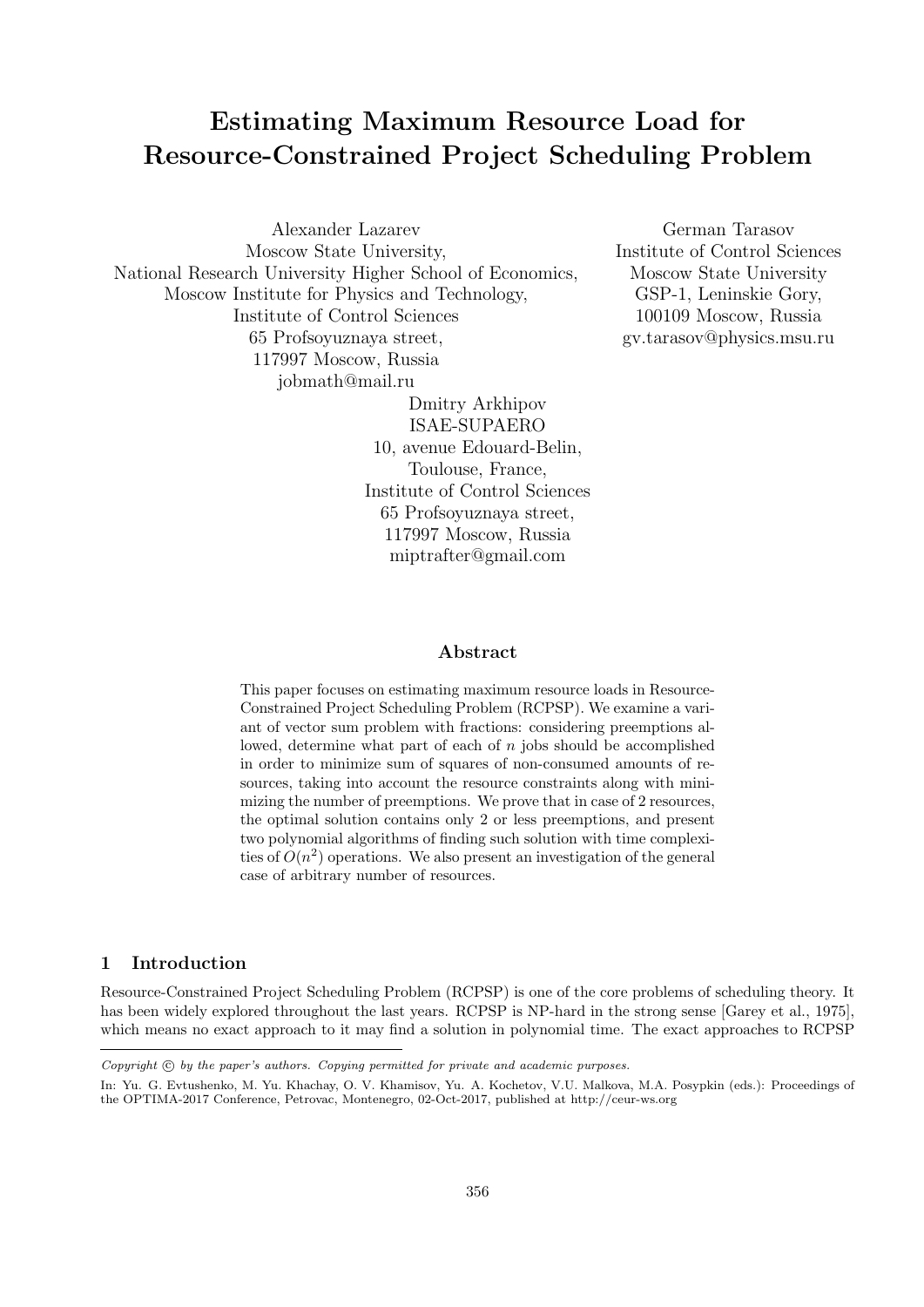include, but are not limited to branch-and-bound methods, linear programming, constraint programming and dynamic programming methods. For all of these methods, knowing the lower makespan bounds allows to vastly reduce search time. In [Arkhipov et al., 2017], a polynomial algorithm of evaluating lower makespan bounds is presented. The algorithm is based on estimating maximum resource load for a given pair of resources, which is the main goal of the present paper.

## **2 Preliminaries**

The problem of estimating maximum resource load can be formulated in the following way. There is a set of jobs (tasks) *N* and a set of non-renewable resources *R*, and available amounts  $r_j \in \mathbb{R}^+$  of resources  $j \in R$ . Each task may be either completed, rejected or executed partially. In order to complete task  $i \in N$ , amount  $r_{ij} \in \mathbb{R}^+$ of each resource  $j \in R$  is required.

The *completion ratio*  $x_i$  defines the executed part of each task  $i \in N$ . Completion ratio value  $x_i = 1$ corresponds to full completion of task  $i \in N$ ,  $x_i = 0$  correspond to rejection, and all the other values in  $(0, 1)$ correspond to partial execution (preemption). The required resources are consumed in proportion to *completion ratio* of this job  $x_i \in [0,1]$ , i.e. amount  $r_{ij}x_i$  of each resource  $j \in R$  is needed.

The goal is to determine the vector  $X = \{x_i\}$  of completion ratios such that the aggregate amount of consumed resources is maximized  $\sum_{j \in R} \sum_{i \in N} x_i r_{ij} \to$  max and the resource constraints  $\sum_{i \in N} x_i r_{ij} \le r_j \forall j \in R$ are satisfied.

# **3 Estimating Maximum Resource Load for Two Resources**

In this section we will examine the case of two resources. As will be shown later, this problem can be solved in polynomial time. Let us denote the available amounts of resources as *A, B* and resource consumption amounts as  $a_i, b_i$ . We will also associate each task  $i \in N$  with a vector  $\vec{s_i} = (a_i, b_i)$  in a two-dimensional rectangular Cartesian coordinate system. For the sake of convenience, here and below we will consider  $N = \{1, \ldots, n\}$ , where *n* is the total number of tasks.

#### **3.1 Formulation of the Problem**

Let us reformulate the problem in a formal manner: given a pair of positive real numbers  $A, B \in \mathbb{R}^+$  and a list of tasks described by a set  $N = \{1, ..., n\}$  of indices and set  $S = \{\vec{s_i}\} \subset \mathbb{R}^{+2}$ ,  $i \in N$  of vectors  $\vec{s_i} = (a_i, b_i)$  on a two-dimensional rectangular Cartesian coordinate system, find vector  $\vec{X} = \{x_i\} \in \mathbb{R}^n$  subject to constraints  $A - \sum_{i \in N} a_i x_i \ge 0$ ,  $B - \sum_{i \in N} b_i x_i \ge 0$ ,  $x_i \in [0,1]$  with objective function  $\sum_{i \in N} a_i x_i + \sum_{i \in N} b_i x_i \to \text{max.}$ <br>Consider the classical "0-1" knapsack problem, which is known to be *NP*-hard, and can be solved in pseud

polynomial time [Pisinger, 1997]. If boolean decision variables are replaced with real decision variables (knapsack with fractions), the problem becomes solvable in polynomial time, as was shown by Dantzig [Dantzig, 1957]. The problem of estimating resource loads can also be regarded as a variant of subset sum (or vector sum) problem, which is essentially a special case of the knapsack problem such that the cost of any item is equal to the weight of this item. Therefore, one-dimensional subset sum problem with fractions is also solvable in polynomial time. In [Baburin et al., 2007], a variant of vector sum problem is considered, and polynomial algorithms are presented for the case of arbitrary dimensionality. However, the problem considered in [Baburin et al., 2007] differs from the one considered in our article in that it does not involve any resource constraints, and the decision variables are boolean. All the problems mentioned above are related to the vector partitioning problem, which has been covered in [Onn et al., 1999]. Thus, the formulation of estimating resource loads problem takes the form of two-dimensional variant of subset sum problem with fractions. One can assume that since the one-dimensional subset sum problem with fractions is solvable in polynomial time, a polynomial approach to the two-dimensional variant should exist as well, on which we will elaborate further.

As was mentioned before, the objective of the problem is to find a list of completion ratios that maximizes resource consumption, taking the resource constraints into account. Obviously, if the amounts of available resources exceed or are equal to their maximum possible consumption  $(\sum_{i=1}^{n} a_i \leq A, \sum_{i=1}^{n} b_i \leq B)$ , the solution would be  $X = \{x_i\}|\forall i \, x_i = 1$ , i.e. each task should be fully completed. However, this is rarely the case.

#### **3.2 Geometric Approach to Determining Problem Solvability**

Consider two permutations  $\gamma_{up}$  and  $\gamma_{down}$  of vectors  $s_i$  acquired by sorting these vectors according to non-increase and non-decrease of the ratio  $\frac{b_i}{a_i}$ . Let us note the order of vectors according to these permutations as  $s_i^{\gamma_{up}}$  and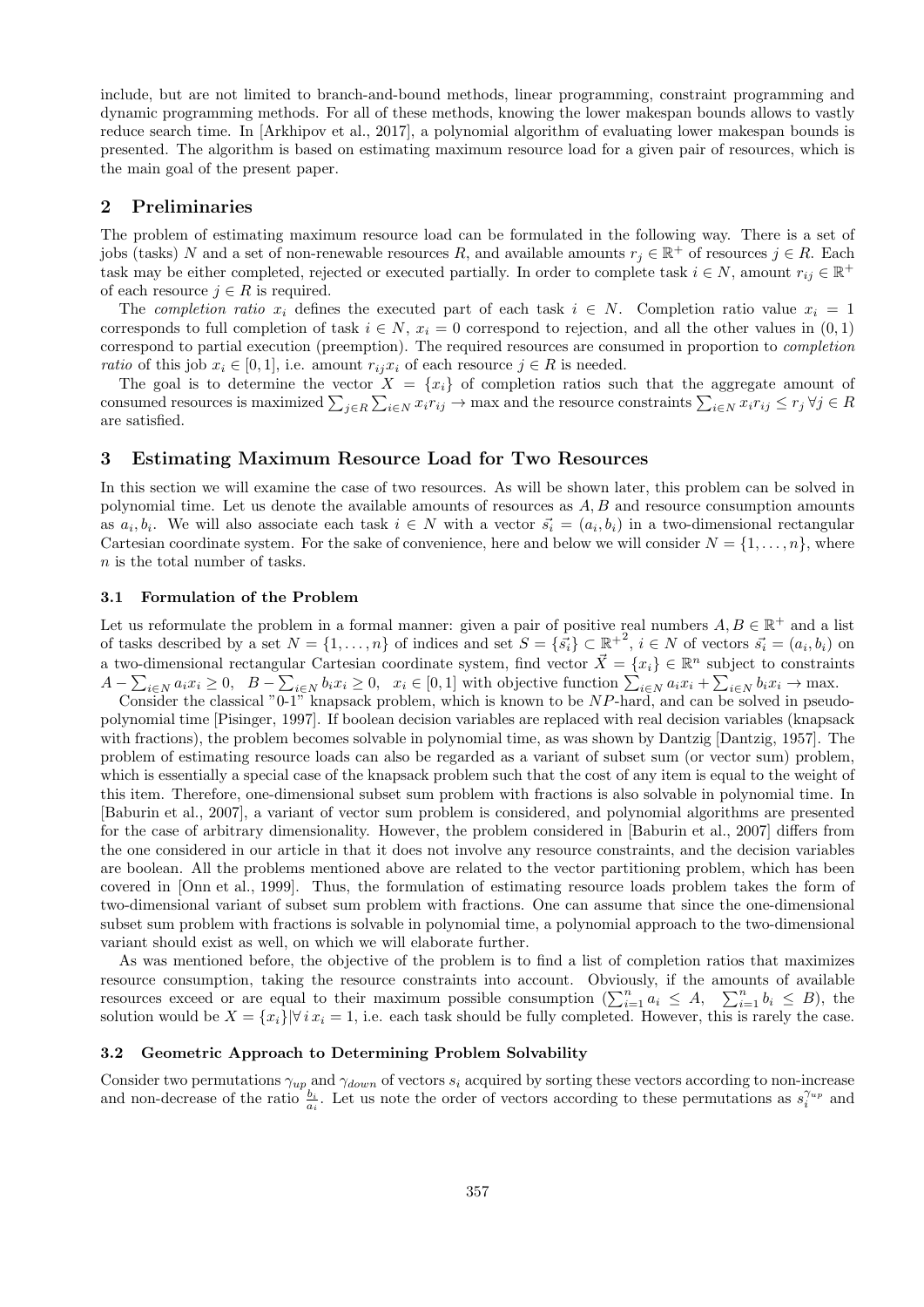coordinates of these vectors as  $a_i^{\gamma_{up}}$  and so forth. For  $\gamma_{up}$ , the following inequality must be satisfied

$$
\forall i \in \overline{1,n-1} \quad \frac{b_i^{\gamma_{up}}}{a_i^{\gamma_{up}}} \geq \frac{b_{i+1}^{\gamma_{up}}}{a_{i+1}^{\gamma_{up}}}
$$

For *γdown* the sign of this inequality is reversed. The division operation here is rather pro forma: obviously, the case of dividing by zero must be handled with a separate conditional operator. If, for any two vectors, ratios of their components  $\left(\frac{b_i}{a_i}\right)$  happen to be equal, the order of these vectors in permutations  $\gamma_{up}$  and  $\gamma_{down}$  for now is considered to be of no importance.

*Note*: obviously, sorting changes order of the vectors, which means the original indexation like  $s_i, x_i, i \in N$ would not make any sense. However, we will continue to use this style of indexation just for convenience's sake. When implementing the algorithms, it is useful to keep the original index stored as an object's (vector's) property.

Let us place vector  $s_1^{\gamma_{up}}$  starting at the origin of our coordinate system, then place the second vector  $s_2^{\gamma_{up}}$ starting at the end of first one, and so forth. We will name the resultant polygonal line as *γup*, too. Let us also do the same operations with elements of *γdown*, resulting in polygonal line *γdown*. Clearly, any permutation of *n* vectors corresponds to some polygonal curve built with vectors  $\vec{s_i}$ , and, if provided a set of coefficients  $\vec{X} = \{x_i\}$ , together this permutation and this set of coefficients correspond to a polygonal curve built with vectors  $(x_i\vec{s}_i)$ .

Since in  $\gamma_{up}$ ,  $\gamma_{down}$  vectors are sorted according to non-increase and non-decrease of tangent of the angle between each vector and the abscissa axis of our coordinate system, these permutations also correspond to sorting according to the value of this angle. Thus, the polygonal line  $\gamma_{up}$  is convex upward, and  $\gamma_{down}$  is convex downward, and together these lines form a convex polygon on the coordinate plane. We will name this polygon the *solvability domain* of considered instance of the problem.

**Lemma:** Any polygonal curve  $\gamma'$  comprised of vectors  $s_i \in S$  is located completely within the solvability domain of considered instance of the problem.

**Proof**: We will view the considered polygonal curves as plots of piece-wise linear functions. For example the curve  $\gamma$  corresponds to function  $b_{\gamma}(a)$ . Of course, if some of the vectors has a zero *A* component ( $a_i = 0$ ), the resulting curve cannot be viewed as a function of *A*. However, these cases too can be handled by additional condition operators.

Let  $\gamma$  be such a polygonal curve that  $\forall \gamma', \forall a \in [0, \sum_{i=1}^n a_i]$   $b_{\gamma}(a) \ge b_{\gamma'}(a)$ . Then  $\gamma$  is identical to  $\gamma_{up}$ (neglecting the cases in which  $\exists i, j : \frac{b_i^{\gamma}}{a_i^{\gamma}} = \frac{b_j^{\gamma}}{a_j^{\gamma}}$ ), i.e. it is convex upward in each of its breaking points. To prove

this, suppose the contrary: let  $\gamma$  be convex downward in its *j*-th breaking point, i.e.  $\exists j \in \overline{1,n-1} : \frac{b_j^{\gamma}}{a_j^{\gamma}} < \frac{b_{j+1}^{\gamma}}{a_{j+1}^{\gamma}}$ . Consider a polygonal line  $\psi$  that differs from  $\gamma$  in that its *j*-th and  $(j+1)$ -th vectors are placed in reverse order:  $s_j^{\gamma} = s_{j+1}^{\psi}, s_{j+1}^{\gamma} = s_j^{\psi}, \forall i \in N \setminus \{j, j+1\}$   $s_i^{\gamma} = s_i^{\psi}$ . Then  $\psi$  is convex upward in its j-th breaking point, and  $\forall a \in \left(\sum_{i=1}^{j-1} a_i^{\gamma}, \sum_{i=1}^{j+1} a_i^{\gamma}\right)$   $b^{\gamma}(a) < b^{\psi}(a)$ , which contradicts the supposition that  $\forall \gamma', \forall a \in [0, \sum_{i=1}^{n} a_i]$   $b_{\gamma}(a) \ge$ *b*<sub>γ</sub><sup>*'*</sup>(*a*). Thereby  $\gamma$  is identical to  $\gamma_{up}$ . Similarly, by considering another polygonal curve  $\gamma$ , this time with the condition  $\forall \gamma', \forall a \in [0, \sum_{i=1}^n a_i]$   $b_{\gamma}(a) \leq b_{\gamma}(a)$ , we can prove that  $\forall a \in [0, \sum_{i=1}^n a_i]$   $b_{\gamma_{down}}(a) \leq b_{\gamma}(a)$ . Thereby  $\forall \gamma', \forall a \in [0, \sum_{i=1}^{n} a_i] \quad b_{\gamma_{up}}(a) \geq b_{\gamma'}(a) \geq b_{\gamma_{down}}(a).$ 

**Corollary:** Obviously, for any polygonal curve  $\gamma'$  composed of vectors  $x_i\vec{s}_i$  such that  $\vec{X} = \{x_i\}$  does not violate the constraints  $x_i \in [0, 1]$ 

$$
\forall \gamma', \, \forall \vec{X} \, \vert \, x_i \in [0,1] \, \forall i \in N
$$

a similar inequality holds true

$$
\forall a \in [0, \sum_{i=1}^{n} a_i x_i] \quad b_{\gamma_{up}}(a) \ge b_{\gamma'}(a) \ge b_{\gamma_{down}}(a)
$$

i.e. such polygonal curves are also located within the solvability domain, which leads to the following:  $\forall X = \{x_i\} | x_i \in [0,1] \forall i \in N$  point  $\left(\sum_{i=1}^n a_i x_i, \sum_{i=1}^n b_i x_i\right)$  is located within the solvability domain.

*Note*: *X* should not necessarily be a solution to regarded instance of the problem.

This allows us to formulate the **necessary and sufficient condition** of possibility to consume all the available resources: full consumption of the available resources *A* and *B* is possible if and only if point (*A, B*) is located within the solvability domain. To verify the latter, consider the boundary of the solvability domain, which is a pair polygonal curves  $\gamma_{up}$  and  $\gamma_{down}$ , to be defined by a pair of piece-wise linear functions  $b_{\gamma_{up}}(a)$ ,  $b_{\gamma_{down}}(a)$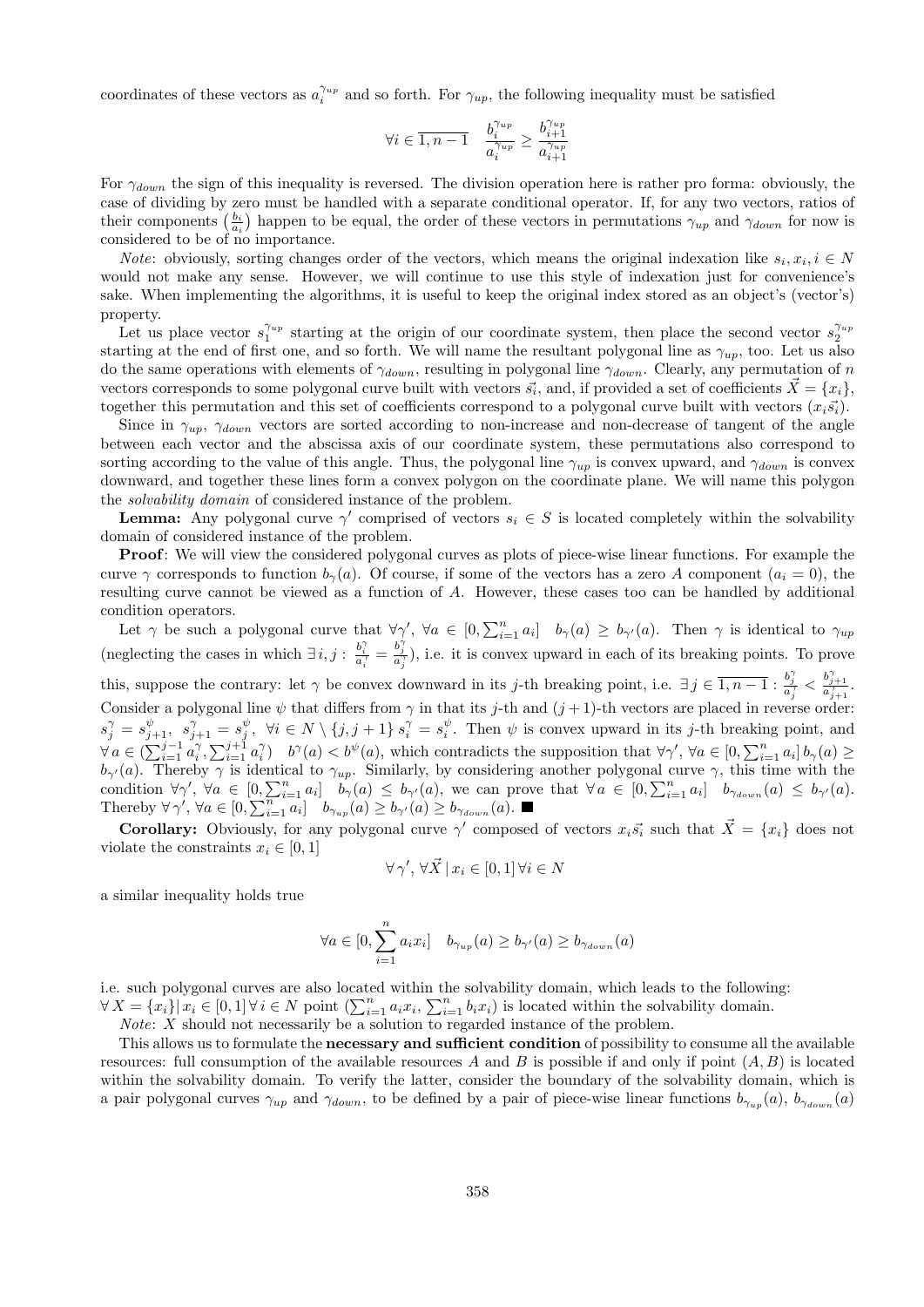and check if  $b_{\gamma_{up}}(A) \geq B \geq b_{\gamma_{down}}(A)$ . For an empty task set  $S = \emptyset$  the problem is considered solvable only if  $A = 0, B = 0.$ 

## **3.3 Algorithms.**

In this section we'll provide two algorithms of finding the solution that leads to full consumption of available resources; the time complexities are  $O(n^2)$ .

First we'll examine the problem of full resource consumption, which is to check if  $\exists X = \{x_1, \ldots, x_n\}$ :  $A - \sum_{i=1}^{n} a_i x_i + B - \sum_{i=1}^{n} b_i x_i = 0$ , taking into consideration all the constraints mentioned before. The case in which full resource consumption is not possible will be examined after both of the algorithms (see Auxiliary Algorithm).

#### **3.3.1 Algorithm 1**

The first algorithm is aiming at consequently reducing the current instance of full resource consumption problem to a solvable subproblem that has a smaller number of tasks. This continues until the cardinality of current set of tasks *S* reaches either 2, 1 or 0. Then the remaining problem is identical to solving a simple system of linear equations.

Consider a fixed set of tasks  $N = \{1, \ldots, n\}$  associated with vector set  $S = \{s_1, \ldots, s_n\}$  and a resource vector  $(A, B)$ . Suppose this instance of the full resource consumption problem has a solution  $\vec{X} = \{x_1, \ldots, x_n\}$ .

Notice that if  $\exists i \in \overline{1,n} : x_i = 0$ , then the solution  $\vec{X}$  of this problem is identical to the solution  $\vec{X}'$  of a subproblem for the task set  $S' = S \setminus s_i$  and resource vector  $(A, B)$ , except that in  $\vec{X'}$  the component  $x_i$  is skipped:  $\forall j \leq i$   $x'_j = x_j$ ,  $\forall j > i$   $x'_j = x_{j+1}$ . Similar applies if  $\exists i \in \overline{1,n} : x_i = 1$ , then the solution  $\vec{X}$  of this problem is identical to the solution  $\vec{X'}$  except that the resource vector in the subproblem would be  $(A-a_i, B-b_i)$ .

Let us introduce a boolean function  $u(s): S \to \{0,1\}$ .  $u(s) = 1$  means vector task *s* has been marked as used. The first algorithm is as follows.

#### **Algorithm 1**

- **Step 1.** Sort the tasks of the original set *S* by non-increase of ratio  $\frac{b_i}{a_i}$ . If  $a_i = 0$ , place the corresponding vector at the end of the list.
- **Step 2.** Check if full resource consumption is possible (check if the point  $(A, B)$ ) lies within the solvability domain). If not – interrupt the algorithm.

**Step 3.** Mark all the task vectors  $s_i \in S$  as not used:  $\forall s_i \in S$   $u(s_i) := 0$ . **Cycle 1**: until there is an unused task  $(\exists s_i \in S : | u(s_i) = 0)$ : 1) Find an unused task vector  $s_i \in S \mid u(s_i) = 0$ . Mark  $s_i$  as used:  $u(s_i) := 1$ . Form a subset of tasks  $S'_i$  by removing task  $s_i$  from  $S: S'_i = S \setminus s_i$ . 2) Check if full resource consumption is possible for  $S'_i$  and  $(A, B)$ . If it is, assign  $x_i := 0, S := S'_i$ . **Repeat the cycle**.

**Step 4. Cycle 2**: until there is an unused task  $(\exists s_i \in S : u(s_i) = 0)$ : 1) Select an unused task vector  $s_i \in S \mid u(s_i) = 0$ . Mark  $s_i$  as used:  $u(s_i) := 1$ . Form a subset of tasks  $S'_i = S \setminus s_i$  and a modified resource vector  $(A', B')$ where  $A' = A - a_i$ ,  $B' = B - b_i$ . 2) Check full resource consumption is possible for  $S'_{i}$  and  $(A', B')$ . If it is, assign  $x_i := 1, S := S'_{i}$ . **Repeat the cycle**.

**Step 5.** If set *S* consists of two tasks  $j, k$  – solve the following system

$$
\begin{cases} x_j a_j + x_k a_k = A \\ x_j b_j + x_k b_k = B \end{cases}
$$

If *S* consists of only one task *j*, solve any of the equations of the corresponding system. If *S* is empty, no action is needed.

**End.**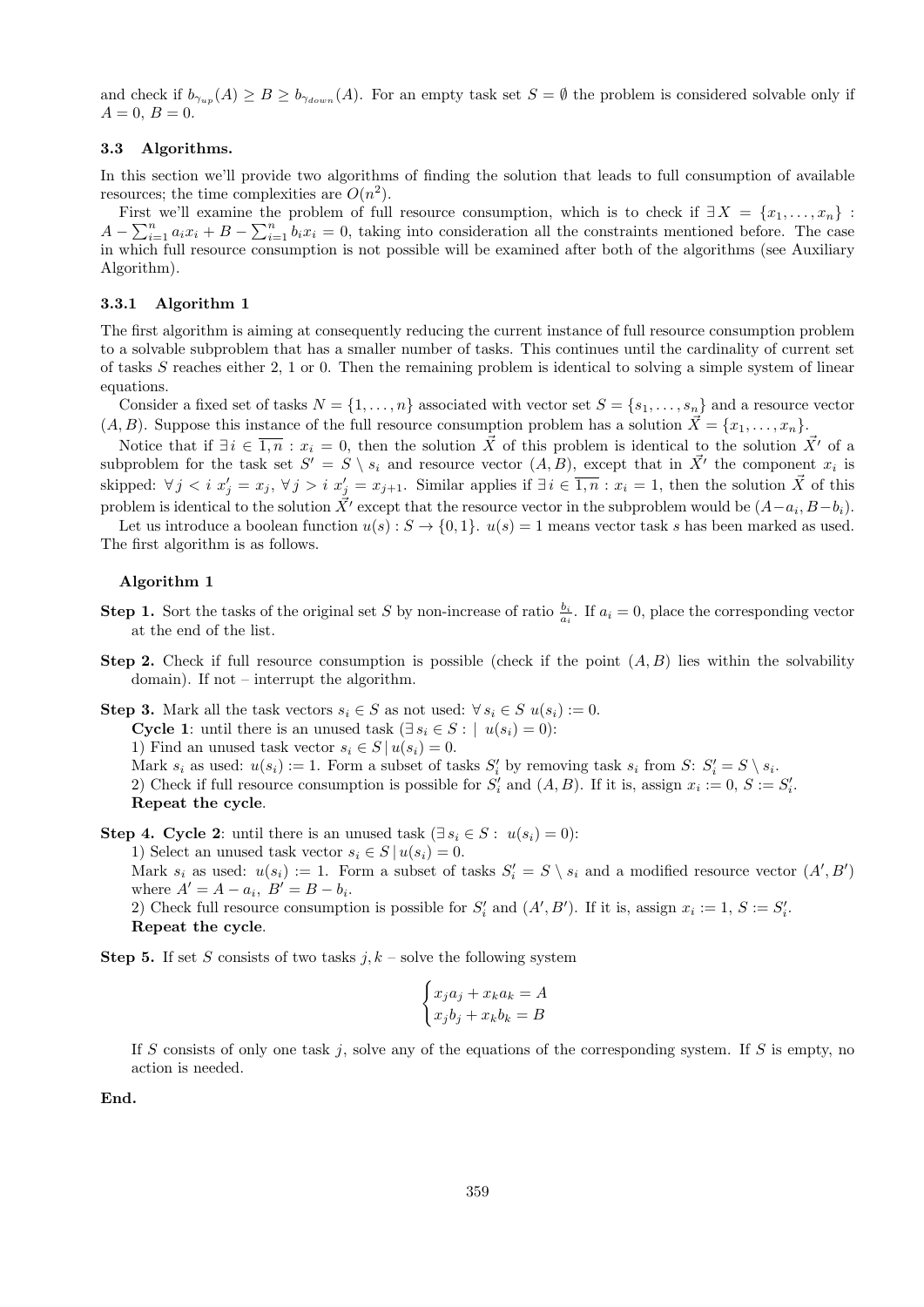**Proposition**: Time complexity of Algorithm 1 is at most  $O(n^2)$ , where *n* is the number of tasks in the initial task set.

**Proof**: Examining each step of the Algorithm 1 individually, one can make sure that the most time-consuming steps are Step 3 and Step 4, at which the solvability of a selected subproblem is tested, taking  $O(n)$  operations for each subproblem instance. In total at most *n* subproblems are examined during both steps, taking  $O(n^2)$  or less operations. Thus, the time complexity of Algorithm 1 is  $O(n^2)$ .

#### **3.3.2 Algorithm 2**

The second algorithm is aimed at finding a pair of indices *j, k* such that solution  $\alpha$ ,  $\beta$  of the system

$$
\begin{cases}\n\sum_{i=1}^{k-1} a_i + \beta a_k = A + \sum_{i=1}^{j-1} a_i + (1 - \alpha)a_j \\
\sum_{i=1}^{k-1} b_i + \beta b_k = B + \sum_{i=1}^{j-1} b_i + (1 - \alpha)b_j\n\end{cases}
$$

satisfies the constraints  $0 \le \alpha, \beta \le 1$  (the indexation is provided as if the vectors  $s_i$  were already sorted). Then, the solution of the whole problem is constructed from this pair of indices *j*, k and coefficients  $\alpha$ ,  $\beta$ .

Let us modify the system:

$$
\begin{cases}\n\alpha a_j + \sum_{\substack{i=j+1 \ i>j+1}}^{k-1} a_i + \beta a_k = A \\
\alpha b_j + \sum_{i=j+1}^{k-1} b_i + \beta b_k = B\n\end{cases}
$$
\n(1)

Examining each pair  $j, k$ , which would take at least  $O(n^2)$  time, is not necessary: note that for each fixed  $j$ , the coefficients *β* form a monotoneous non-increasing sequence depending on *k* (we'll provide a way of finding such pair of  $\alpha$ ,  $\beta$  even if (1) has more than one solution).

Suppose that  $j \in N$  is fixed, and  $k_1, k_2 \in N$  are such that  $k_1 < k_2$ . Let  $\alpha_1, \beta_1$  be the solution of (1) for the pair of indices *j*,  $k_1$ , and  $\alpha_2$ ,  $\beta_2$  the solution of (1) for *j*,  $k_2$ . Then, since all the variables and coefficients in (1) are non-negative,  $\beta_1 \geq \beta_2$ . Therefore, a binary search can be implemented to slightly speed up the algorithm. The algorithm is constructed as follows.

#### **Algorithm 2**

- **Step 1.** Sort the tasks of set *S* by non-increase of ratio  $\frac{b_i}{a_i}$ . If  $a_i = 0$ , place the corresponding vector at the end of the list.
- **Step 2.** Check if the problem of full resource consumption is solvable (check if the point (*A, B*) lies within the solvability domain). If the problem is unsolvable – interrupt the algorithm.

#### **Step 3. Cycle**:

For each  $j, k \in N$  calculate and memorize values of sums  $\sum_{k=1}^{k-1}$  $\sum_{i=j+1}^{k-1} a_i, \sum_{i=j+1}^{k-1}$  $\sum_{i=j+1} b_i$ .

#### **Step 4.** Set  $j = 1$ . **Cycle**:

For a fixed  $j \in N$ , try to find (via binary search) the index k such that the solution  $\alpha, \beta$  of (1) meets the constraint  $0 \leq \beta \leq 1$ . When solving (1), use the values of sums calculated previously.

It may happen that for some pairs  $j, k$  system  $(1)$  has more than one solution, i.e. its determinant turns out to be 0. In such cases, we simply assign one of the variables  $\alpha, \beta$  equal to 0 and solve the remaining equation to find the other variable.

If the obtained values  $\alpha, \beta$  fit within the constraints  $0 \leq \alpha, \beta \leq 1$ , then **interrupt the cycle**. Otherwise, set  $j := j + 1$  and **repeat the cycle**.

*Note*: the situation in which none of the constraints were met and *j* reaches *n* is impossible, since it would mean that full resource consumption is not possible and the algorithm must have been interrupted at Step  $\mathcal{D}$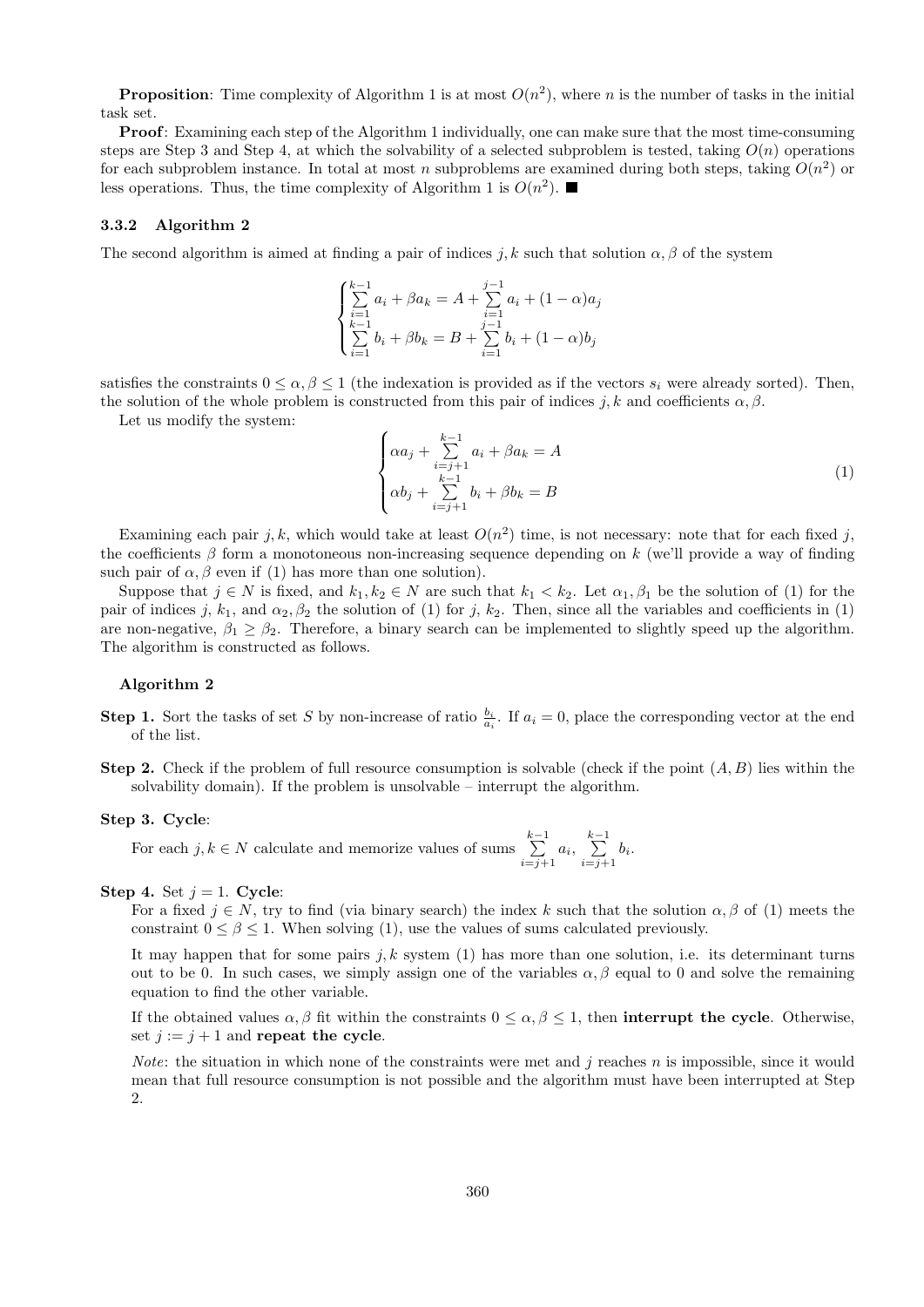**Step 5.** Assign  $∀ i < j: x_i := 0;$  $x_j := \alpha;$  $\forall i | j < i < k : x_i = 1;$  $x_k := \beta$ ; *∀ i* > *k* :  $x_i = 0$ ;

**End.**

**Proposition**: Time complexity of Algorithm 2 is  $O(n^2)$ , where *n* is the number of tasks in the initial task set.

**Proof**: Examining each step of the Algorithm 2 individually, one can make sure that the most time-consuming step is Step 3, which can be done in  $O(n^2)$ . Thus, the time complexity of Algorithm 2 is  $O(n^2)$ .

#### **3.3.3 Auxiliary Algorithm**

To account for cases in which full resource consumption is not possible (e.g.,  $\sum i = 1^n a_i x_i \leq A$ ), another algorithm is needed.

#### **Auxiliary Algorithm**

**Step 1.** Sort vectors  $s_i$  according to non-decrease of ratio  $\frac{b_i}{a_i}$ . If  $a_i = 0$ , place the corresponding vector at the end of the list.

**Step 2.** Assign  $a := 0, b := 0, i := 1$ 

**Step 3. Cycle**: while  $(a + a_i \leq A) \& (b + b_i \leq B) \& (i < n)$  do  $(x_i := 1, a := a + a_i, b := b + b_i, i := i + 1)$ .

**Step 4.** If  $(i < n)$ , assign  $x_i := \min\left(\frac{B-b}{b_i}, \frac{A-a}{a_i}\right), i := i+1$  (only the minimum of these two values will meet the constraint  $0 \leq x_i \leq 1$ .

**Cycle**: while  $(i \leq n)$  do  $(x_i := 0, i := i + 1)$ .

**End.**

**Proposition**: Time complexity of Auxiliary Algorithm is at most  $O(n \log n)$ , where *n* is the number of tasks in the initial task set.

**Proof**: Examining each step of the Auxiliary Algorithm individually, one can make sure that the most timeconsuming step is Step 1, at which sorting the tasks takes  $O(n \log n)$  time using Hoare's quicksort. Thus, the time complexity of Auxiliary Algorithm is  $O(n \log n)$ .

#### **3.3.4 Main Algorithm**

The algorithm to solve the problem of estimating maximum resource load for two resources (the main algorithm) consists of either Algorithm 1 or Algorithm 2 supplemented with the Auxiliary Algorithm. Overall time complexity, therefore, can be either  $O(n^2)$  in case  $\sum_{i=1}^n a_i x_i < A$ ,  $\sum_{i=1}^n b_i x_i < B$  or  $O(n \log n)$  otherwise.

# **4 Estimating Maximum Resource Load for Arbitrary Number of Resources**

The problem is close to a linear relaxation of multi-dimensional knapsack problem, with resource constraints being regarded as knapsack capacity constraints. The multi-dimensional knapsack problem has been widely described in [Kellerer et al., 2004].

We'll call *complete solution* such a solution of the problem that allows for full resource consumption. We'll provide a polynomial algorithm that allows to find a complete solution (if such exists and is unique) for the case  $r \geq n$ .

Let us denote the matrix of required resource amounts  $r_{ij}$  as  $R$ , vector column of sought-for completion ratios  $x_i$  as  $X$ , and the vector column of available resource amounts  $a_i$  as  $A$ . Finding a complete solution of the original problem is then equivalent to solving a system of linear algebraic equations *RX* = *A* subject to constraints  $0 \leq x_i \leq 1, i = 1, \ldots, n$ .

We'll describe the algorithm first and then discuss the ideas behind it.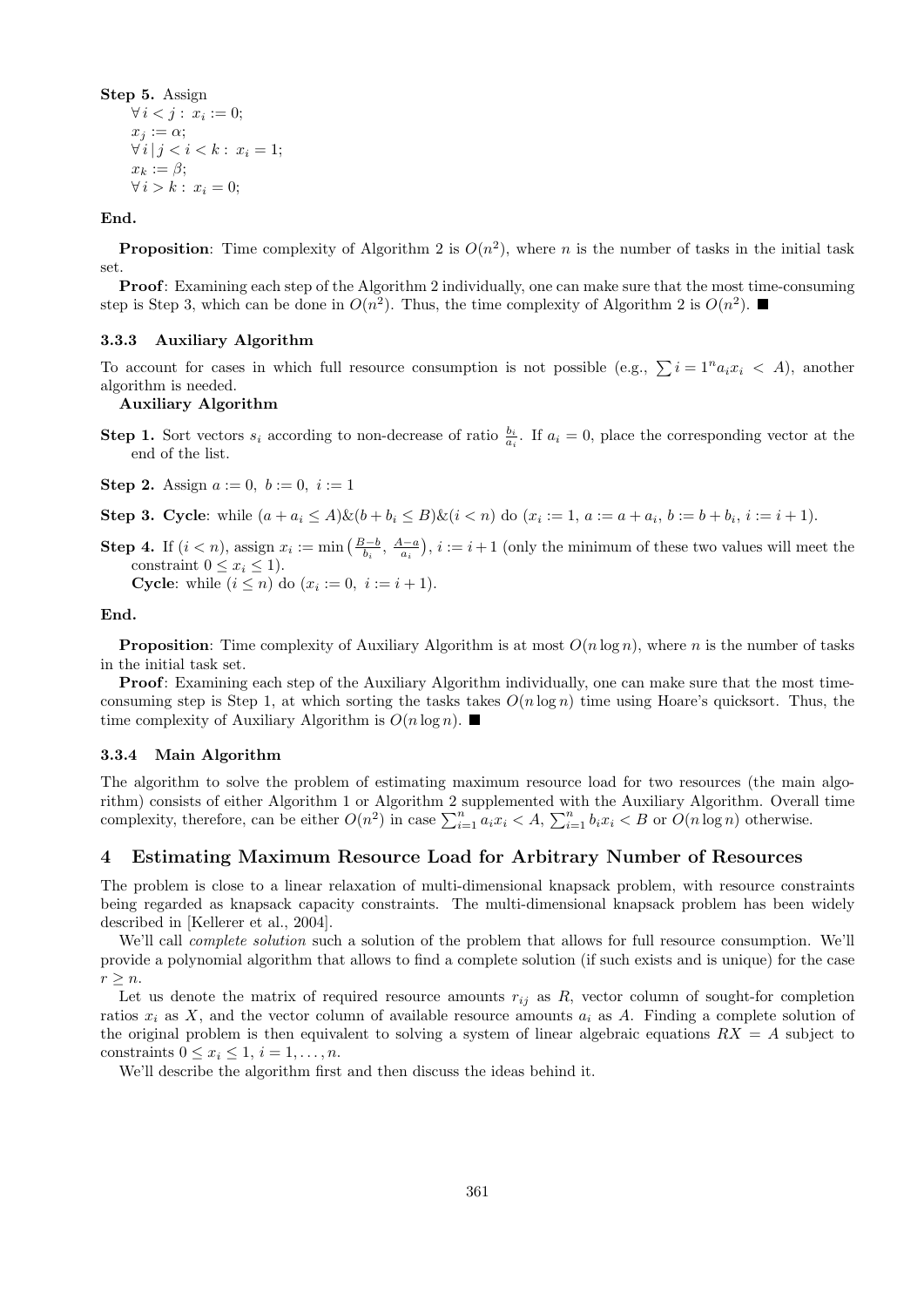#### Algorithm for the case  $r \geq n$

**Step 1.** Check if  $r \geq n$ . If not – interrupt the algorithm. Use the Gauss-Jordan elimination method on the augmented matrix (*R|A*) to obtain the reduced row echelon form *R<sup>∗</sup>* of matrix *R* and the transformed right-hand side *A<sup>∗</sup>* . Check if rank  $R^* = \text{rank}(R^*|A^*)$ . If not – interrupt the algorithm.

- **Step 2.** Check if rank  $R = \text{rank } R^* = n$ . If not, interrupt the algorithm. Since these matrices are if reduced row echelon form, to calculate ranks of these matrices one needs simply to find the numbers of non-zero rows. For all  $i = 1, \ldots, n$  assign  $x_i := a_i^*$ .
- **Step 3.** Check if all the completion ratios obtained  $x_i$  fit within the constraints  $0 \le x_i \le 1$ . If not interrupt the algorithm.

#### **End.**

Since Gauss-Jordan method uses only elementary row operations, the rank of the matrix is not affected by it: rank *R* = rank *R<sup>∗</sup>* . Steps 1 and 2 are based upon the Rouche-Capelli (Kronecker-Capelli) theorem. According to it, the system  $RX = A$  is consistent and has a unique solution if and only if rank  $R = \text{rank}(R|A) = n$ , which is equivalent to rank  $R^* = \text{rank}(R^* | A^*) = n$ . This condition also implies that  $r \geq n$ , which is best to be ascertained at the very beginning of the algorithm in order to save computation time. If the solution to system *RX* = *A* is unique, then the augmented matrix  $(R^*|A^*)$  produced by Gauss-Jordan method defines a set of *n* equalities *∀i*  $\in$  1, ..., *n*  $x_i = a_i^*$ . Step 3 is needed to ascertain that the solution provided by Gauss-Jordan method satisfies the resource constraints.

**Proposition**: Time complexity of the provided algorithm is at most  $O(rn^2)$ , where *n* is the number of tasks in the initial task set and *r* is the number of resources.

**Proof**: Examining each step of the algorithm individually, one can make sure that the most time-consuming step is Step 1, at which Gauss-Jordan elimination method is implemented to obtain the reduced row-echelon matrix *R<sup>∗</sup>* . The Gauss-Jordan elimination method requires *n* pivots, each of which requires *O*(*nr*) calculations [Nemhauser et al., 1999]. Thus, the time complexity of the algorithm is  $O(n^2)$ .

Note that the algorithm does not provide a solution for any instance of the problem. However, it does demonstrate that the problem is solvable polynomially in at least some of all possible cases.

#### **5 Conclusion**

In this paper we've examined the problem of estimating maximum resource load for Resource-Constrained Project Scheduling Problem. We've discussed in detail the case of two resources and presented two polynomial algorithms for solving this case, with time complexity of at most  $O(n^2)$ . The former allows for relatively easy further modifications, while the latter is easier to implement and was used in designing a pseudopolynomial RCPSP lower bound estimation algorithm. A series of tests was done using PSPLIB benchmark to compare the designed pseudopolynomial algorithm with the best known lower bound estimation algorithms (Tab. 1).

| <b>Tasks</b> | Instances | NW BKLB % | MIN R BKLB $\%$ | AVG R BKLB $\%$ | Bounds improved |
|--------------|-----------|-----------|-----------------|-----------------|-----------------|
| 30           | 445       | 66.5      | 68.5            | 96.3            |                 |
| 60           | 450       | (1.4)     | 777<br>ن. ا     | 97.6            |                 |
| 90           | 445       | 75,3      | 83,3            | 98.8            |                 |
| 120          | 600       | 54,7      | 84,7            | 98,3            |                 |

Table 1: *Tasks* – number of tasks, *Instances* – number of tested instances, *NW BKLB* – percent of instances, where the obtained lower bound is not worse than the best one, *MIN R BKLB* – minimal ratio of the obtained value to the best known lower bound, *AVG R BKLB* – average ratio of the obtained value to the best known lower bound, *Bounds improved* – number of improved bounds.

The results demonstrate that for 66% of instances the lower bound provided by our algorithm is not worse than the best known value. For all instances, our value of lower bound is at most 31*,* 5% worse than the best known lower bound. Moreover, for 5 instances the best known lower bound was improved. We have also discussed the general case of arbitrary number of resources and described how it can be solved in  $O(rn^2)$  if  $r \geq n$ , full resource consumption is possible and the solution to the corresponding linear equation system is unique.